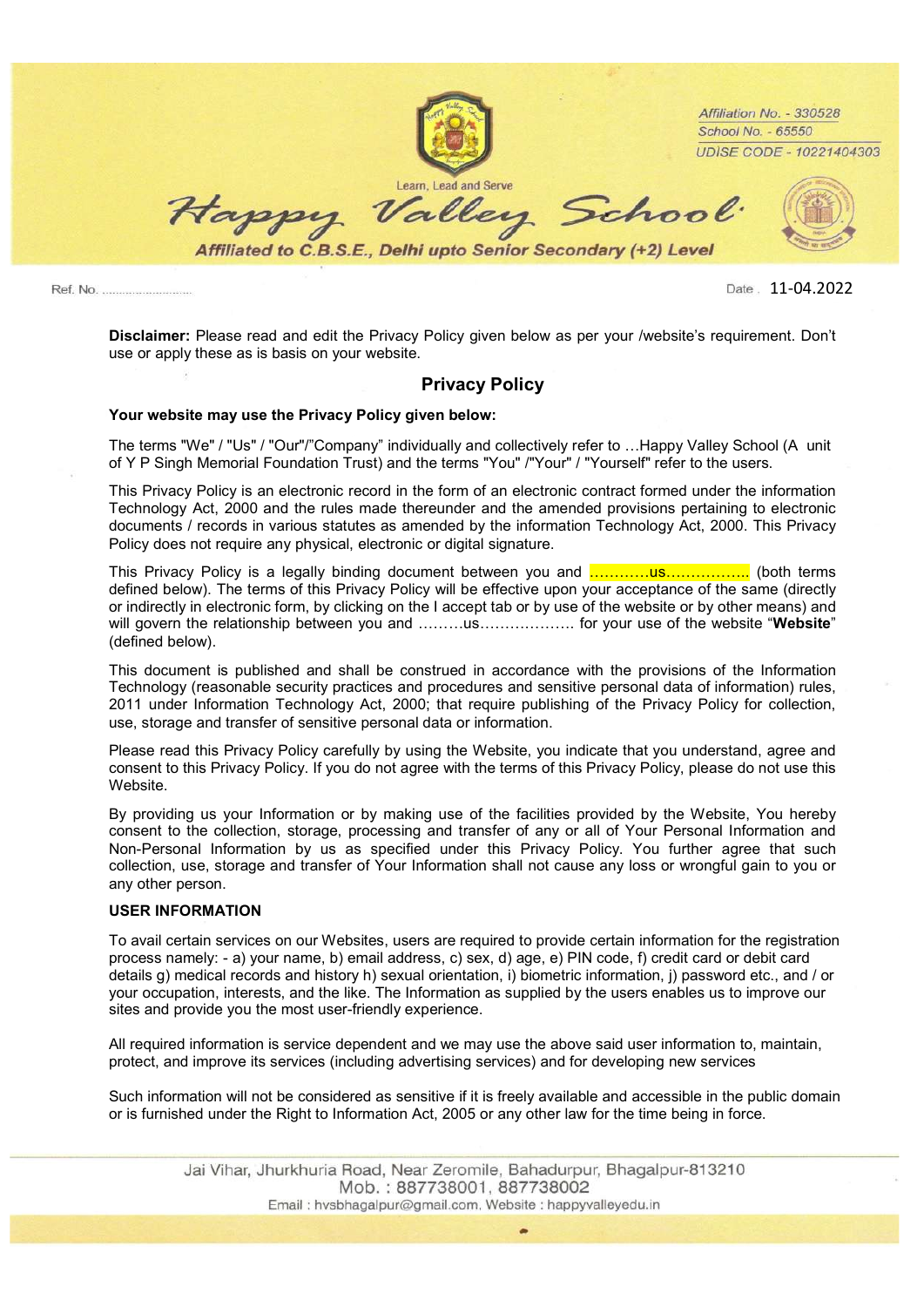

Date

### COOKIES

To improve the responsiveness of the sites for our users, we may use "cookies", or similar electronic tools to collect information to assign each visitor a unique, random number as a User Identification (User ID) to understand the user's individual interests using the Identified Computer. Unless you voluntarily identify yourself (through registration, for example), we will have no way of knowing who you are, even if we assign a cookie to your computer. The only personal information a cookie can contain is information you supply (an example of this is when you ask for our Personalised Horoscope). A cookie cannot read data off your hard drive. Our advertisers may also assign their own cookies to your browser (if you click on their ads), a process that we do not control.

Our web servers automatically collect limited information about your computer's connection to the Internet, including your IP address, when you visit our site. (Your IP address is a number that lets computers attached to the Internet know where to send you data -- such as the web pages you view.) Your IP address does not identify you personally. We use this information to deliver our web pages to you upon request, to tailor our site to the interests of our users, to measure traffic within our site and let advertisers know the geographic locations from where our visitors come.

## LINKS TO THE OTHER SITES

Our policy discloses the privacy practices for our own web site only. Our site provides links to other websites also that are beyond our control. We shall in no way be responsible in way for your use of such sites.5.

#### INFORMATION SHARING

We shares the sensitive personal information to any third party without obtaining the prior consent of the user in the following limited circumstances:

(a) When it is requested or required by law or by any court or governmental agency or authority to disclose, for the purpose of verification of identity, or for the prevention, detection, investigation including cyber incidents, or for prosecution and punishment of offences. These disclosures are made in good faith and belief that such disclosure is reasonably necessary for enforcing these Terms; for complying with the applicable laws and regulations.

(b) We proposes to share such information within its group companies and officers and employees of such group companies for the purpose of processing personal information on its behalf. We also ensure that these recipients of such information agree to process such information based on our instructions and in compliance with this Privacy Policy and any other appropriate confidentiality and security measures.

#### INFORMATION SECURITY

We take appropriate security measures to protect against unauthorized access to or unauthorized alteration, disclosure or destruction of data. These include internal reviews of our data collection, storage and processing practices and security measures, including appropriate encryption and physical security measures to guard against unauthorized access to systems where we store personal data.

All information gathered on our Website is securely stored within our controlled database. The database is stored on servers secured behind a firewall; access to the servers is password-protected and is strictly limited. However, as effective as our security measures are, no security system is impenetrable. We cannot guarantee the security of our database, nor can we guarantee that information you supply will not be intercepted while being transmitted to us over the Internet. And, of course, any information you include in a